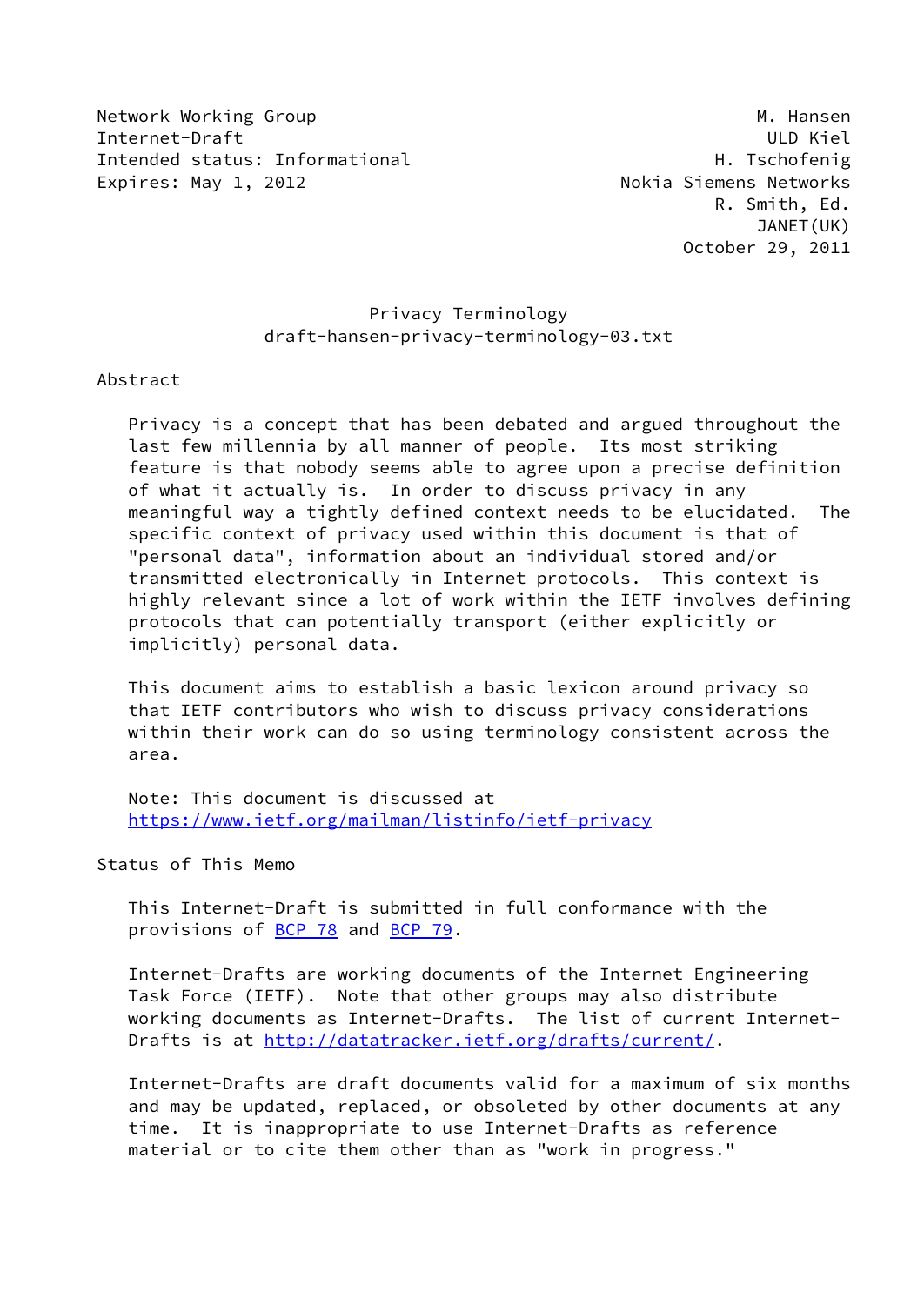Internet-Draft Privacy Terminology Detober 2011

This Internet-Draft will expire on May 1, 2012.

Copyright Notice

 Copyright (c) 2011 IETF Trust and the persons identified as the document authors. All rights reserved.

This document is subject to **[BCP 78](https://datatracker.ietf.org/doc/pdf/bcp78)** and the IETF Trust's Legal Provisions Relating to IETF Documents [\(http://trustee.ietf.org/license-info](http://trustee.ietf.org/license-info)) in effect on the date of publication of this document. Please review these documents carefully, as they describe your rights and restrictions with respect to this document. Code Components extracted from this document must include Simplified BSD License text as described in Section 4.e of the Trust Legal Provisions and are provided without warranty as described in the Simplified BSD License.

Table of Contents

|  | 8. Security Considerations 13   |  |
|--|---------------------------------|--|
|  |                                 |  |
|  |                                 |  |
|  | 10.1. Normative References 15   |  |
|  | 10.2. Informative References 15 |  |
|  |                                 |  |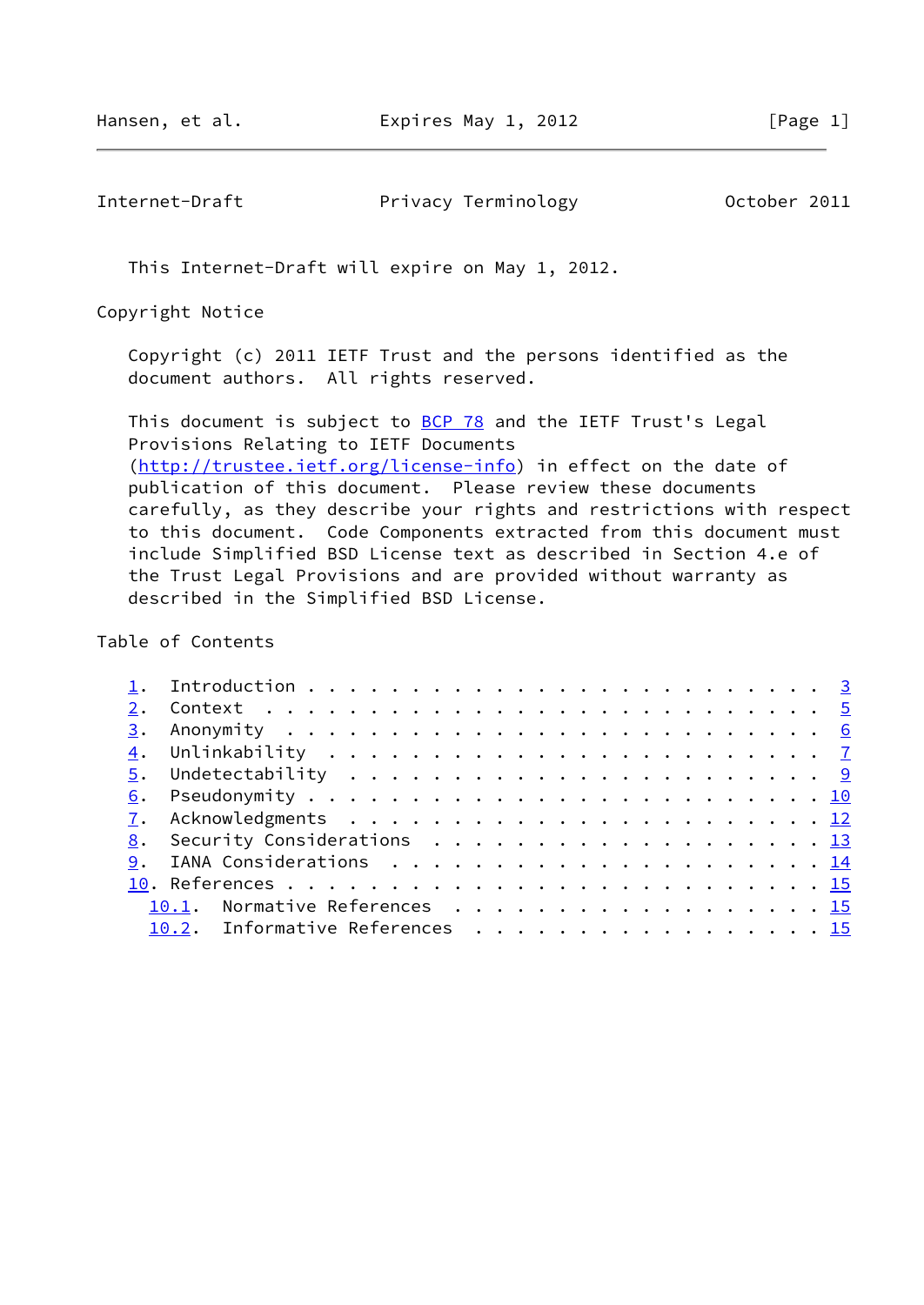Hansen, et al. **Expires May 1, 2012** [Page 2]

<span id="page-2-1"></span>

Internet-Draft Privacy Terminology October 2011

#### <span id="page-2-0"></span>[1](#page-2-0). Introduction

 Privacy is a concept that has been debated and argued throughout the last few millennia by all manner of people, including philosophers, psychologists, lawyers, and more recently, computer scientists. Its most striking feature is that nobody seems able to agree upon a precise definition of what it actually is. Every individual, every group, and every culture have their own different views and preconceptions about the concept - some mutually complimentary, some distinctly different. However, it is generally (but not unanimously!) agreed that the protection of privacy is "A Good Thing" and often, people only realize what it was when they feel that they have lost it.

 Even within the specific content of computing and computer science, there are still many facets to privacy. For example, consideration of privacy in terms of personal information is distinctly different from consideration of privacy in a geographical information sense: in the former a loss of privacy might be framed as the uncontrolled release of personal information without the subject's consent, while in the latter it might be the ability to compute the location of an individual beyond a certain degree of accuracy.

 In order to discuss privacy in any meaningful way a tightly defined context needs to be elucidated. The specific context of privacy used within this document is that of "personal data", information about an individual stored and/or transmitted electronically in Internet protocols. This context is highly relevant since a lot of work within the IETF involves defining protocols that can potentially transport (either explicitly or implicitly) personal data and can therefore either, by dint of design decisions when creating them, enable either privacy protection or result in privacy breaches. In this specific context, discussions of privacy largely centre around the collection minimalization, the usage, and release of such personal data.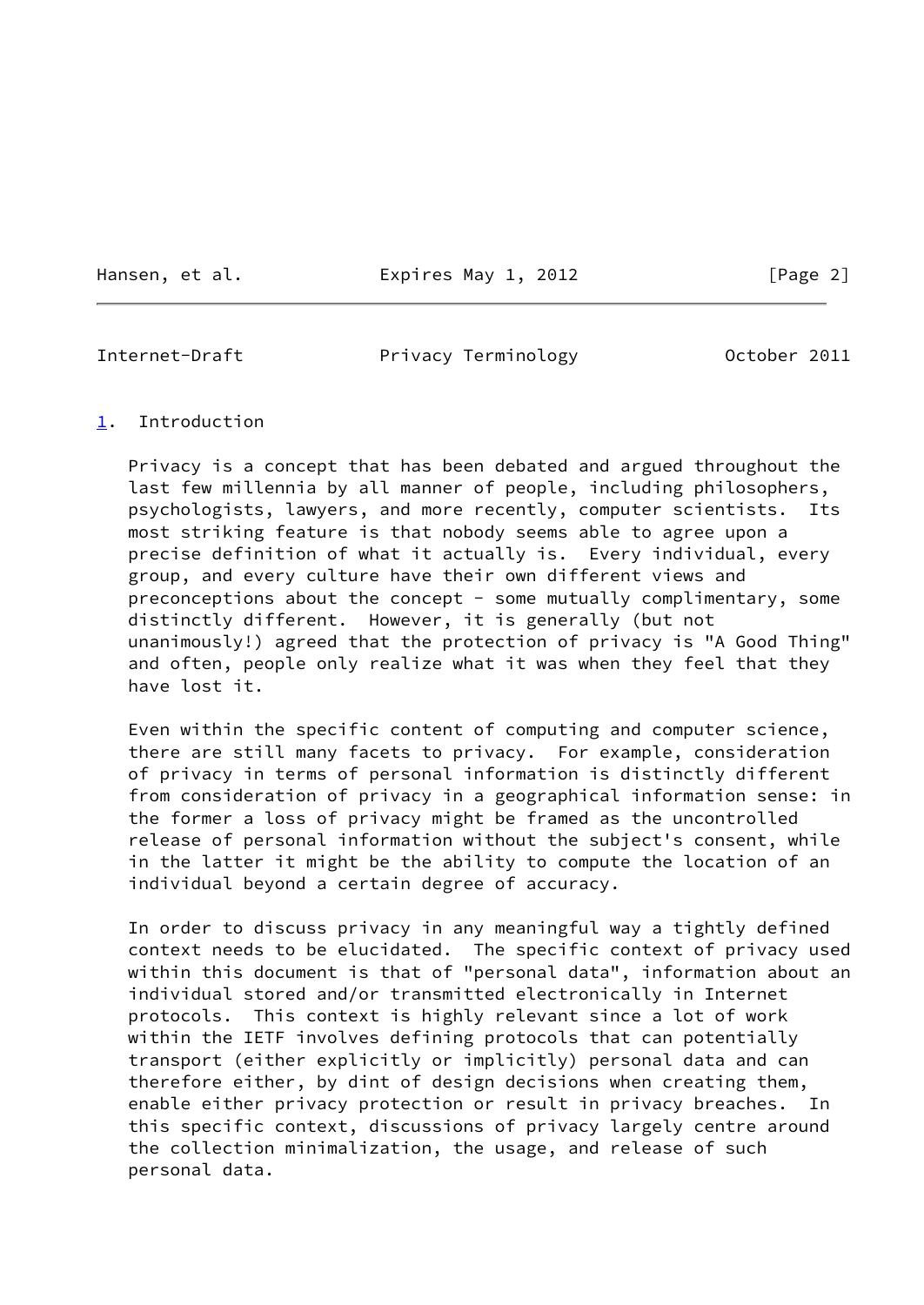Work in this area of privacy and privacy protection over the last few decades has centered on the idea of data minimization; it uses terminologies such as anonymity, unlinkability, unobservability, and pseudonymity. These terms are often used in discussions about the privacy properties of systems.

 The core principal of data minimization is that the ability for others to collect any personal data should be removed. Often, however, the collection of personal data cannot not be prevented entirely, in which case the goal is to minimize the amount of personal data that can be collected for a given purpose and to offer ways to control the dissemination of personal data.

| Hansen, et al.<br>[Page 3]<br>Expires May 1, 2012 |
|---------------------------------------------------|
|---------------------------------------------------|

Internet-Draft Privacy Terminology 0ctober 2011

 Data minimization is the only generic strategy to enhance individual privacy in cases where valid personal information is used since all valid personal data inherently provides some linkability. Other techniques have been proposed and implemented that aim to enhance privacy by providing misinformation (inaccurate or erroneous information, provided usually without conscious effort to mislead or deceive) or disinformation (deliberately false or distorted information provided in order to mislead or deceive). However, these techniques are out of scope for this document.

 This document aims to establish a basic lexicon around privacy so that IETF contributors who wish to discuss privacy considerations within their work (see [\[I-D.iab-privacy-considerations](#page-16-1)]) can do so using terminology consistent across areas. Note that it does not attempt to define all aspects of privacy terminology, rather it just establishes terms to some of the most common ideas and concepts.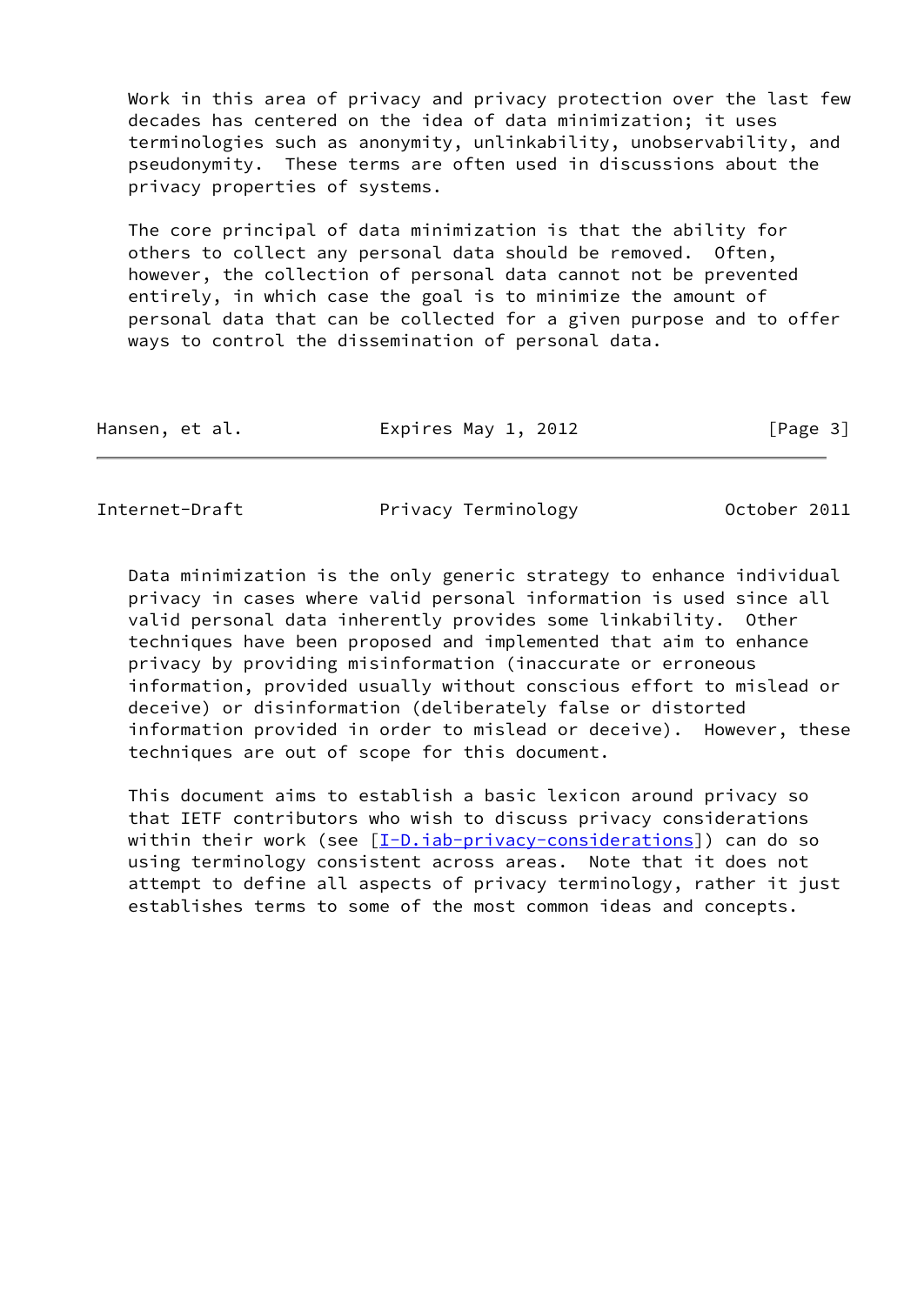Hansen, et al. **Expires May 1, 2012** [Page 4]

<span id="page-4-1"></span>Internet-Draft Privacy Terminology Detober 2011

<span id="page-4-0"></span>[2](#page-4-0). Context

 To keep discussion as simple as possible in many cases it is usual to not distinguish between a human using some software, the software itself, and the device on which it is running. In this case, it is assumed that there is a one-to-one relationship between the device running the software that is the scope of Internet protocol development and the human using that software.

 There are various cases, however, when this human-to-software link is not one-to-one. Protocols developed in the IETF typically do not mandate any specific relationship but typically envision that uses of a specific protocol may reveal those relationships. For example, multiple hosts used by different persons may be attached to an single Internet gateway within a household. From the Internet Service Provider point of view all these devices belong to a single person: the subscriber with whom a contract was established. Unless there are good reasons to highlight the more complex one-to-many relationship this document will present scenarios using the simpler one-to-one relationship, without loss of generality, for editorial reasons.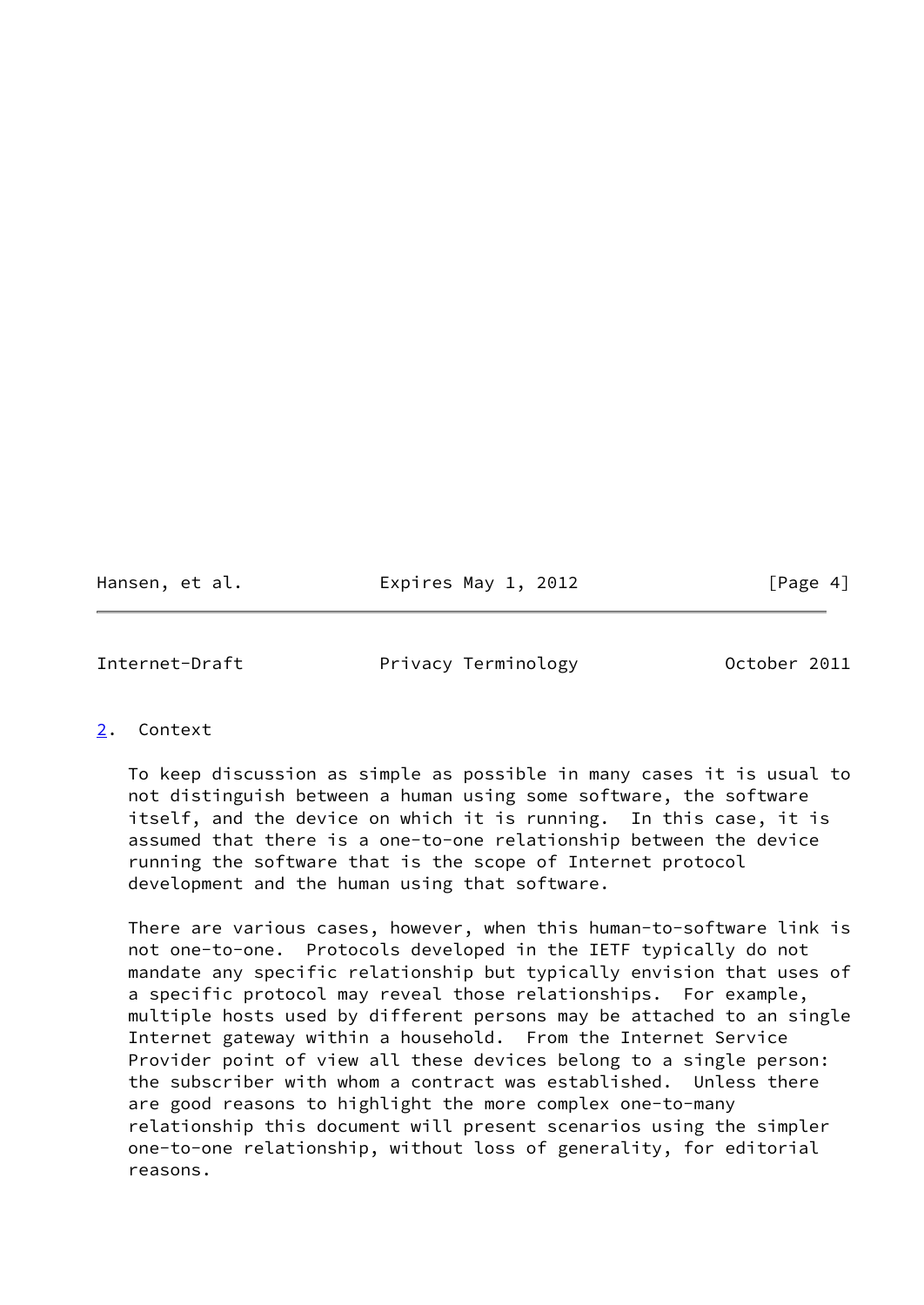When necessary we use the term initiator and responder to refer to the communication interaction of a protocol. This particular terminology is used to highlight that many protocols utilize bidirectional communication where both ends send and receive data.

 Finally, we assume that the attacker uses all information available to infer (probabilities of) his items of interest (IOIs). These IOIs may be attributes (and their values) of personal data, or may be actions such as who sent, or who received, which messages.

| Expires May 1, 2012<br>[Page 5]<br>Hansen, et al. |  |
|---------------------------------------------------|--|
|---------------------------------------------------|--|

<span id="page-5-1"></span>

|  | Internet-Draft | Privacy Terminology | October 2011 |
|--|----------------|---------------------|--------------|
|--|----------------|---------------------|--------------|

#### <span id="page-5-0"></span>[3](#page-5-0). Anonymity

 Definition: Anonymity of a subject from an attacker's perspective means that the attacker cannot sufficiently identify the subject within a set of subjects, the anonymity set.

 To enable anonymity of a subject, there always has to be an appropriate set of subjects with potentially the same attributes. The set of all possible subjects is known as the anonymity set, and membership of this set may vary over time.

 The set of possible subjects depends on the knowledge of the attacker. Thus, anonymity is relative with respect to the attacker. Therefore, an initiator may be anonymous (initiator anonymity) only within a set of potential initiators - their initiator anonymity set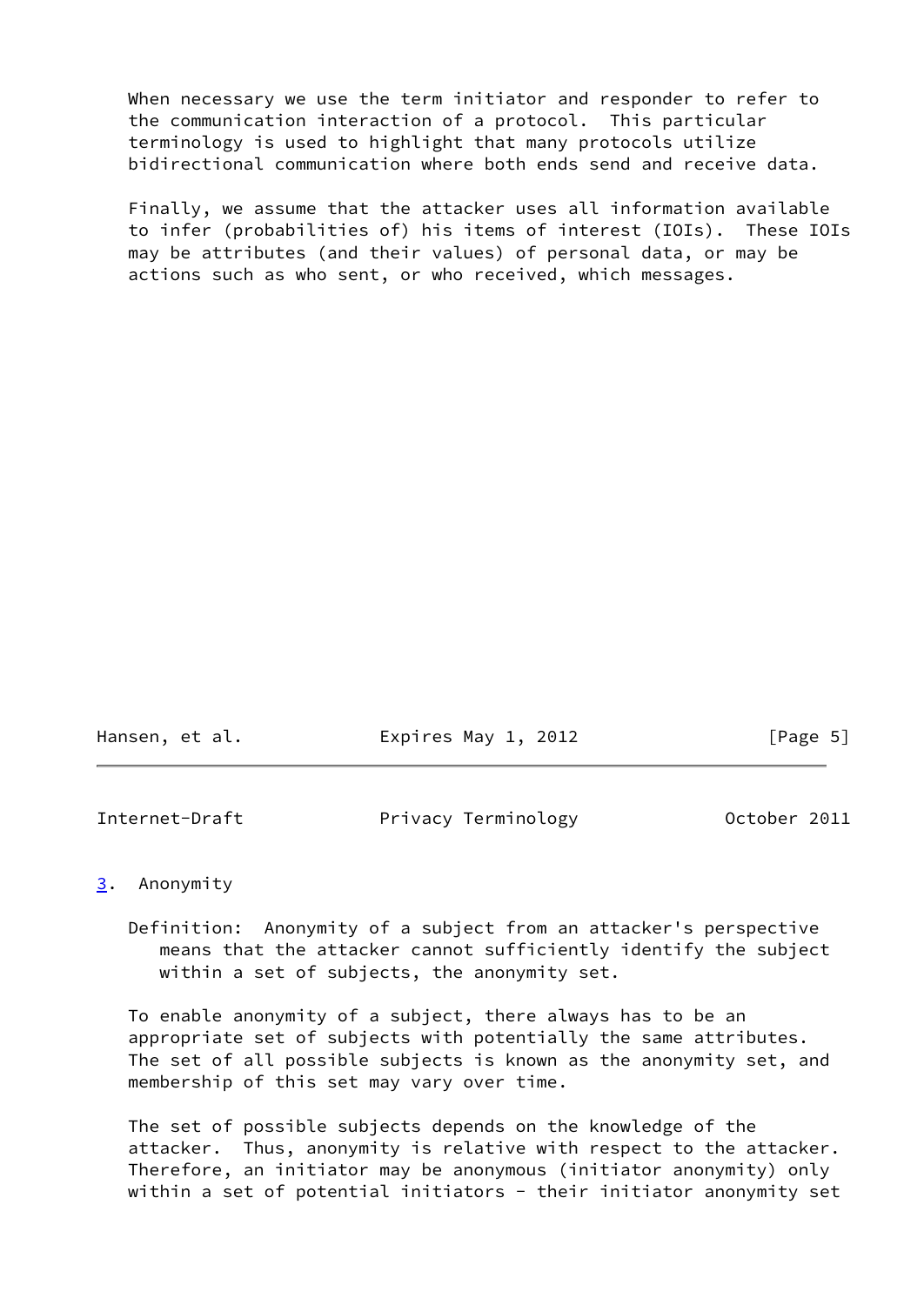- which itself may be a subset of all subjects who may send a message. Conversely a responder may be anonymous (responder anonymity) only within a set of potential responders - their responder anonymity set. Both anonymity sets may be disjoint, may overlap, or may be the same.

As an example consider [RFC 3325](https://datatracker.ietf.org/doc/pdf/rfc3325) (P-Asserted-Identity, PAI) [[RFC3325\]](https://datatracker.ietf.org/doc/pdf/rfc3325), an extension for the Session Initiation Protocol (SIP), that allows subjects, such as a VoIP caller, to instruct an intermediary he or she trusts not to populate the SIP From header field with its authenticated and verified identity. The recipient of the call, as well as any other entity outside the user's trust domain, would therefore only learn that the SIP message (typically a SIP INVITE) was sent with a header field 'From: "Anonymous" <sip:anonymous@anonymous.invalid>' rather than the subject's address-of-record, which is typically thought of as the "public address" of the user. When PAI is used the subject becomes anonymous within the initiator anonymity set that is populated by every subject making use of that specific intermediary.

 Note that this example assumes that other personal data cannot be inferred from the other SIP protocol payloads, which is a useful assumption to be made in the analysis of one specific protocol extension but not for analysis of an entire architecture.

Hansen, et al. Expires May 1, 2012 [Page 6]

<span id="page-6-1"></span>

Internet-Draft Privacy Terminology Detober 2011

#### <span id="page-6-0"></span>[4](#page-6-0). Unlinkability

 Definition: Unlinkability of two or more Items Of Interest (e.g., subjects, messages, actions, ...) from an attacker's perspective means that within a particular set of information, the attacker cannot distinguish whether these IOIs are related or not (with a high enough degree of probability to be useful).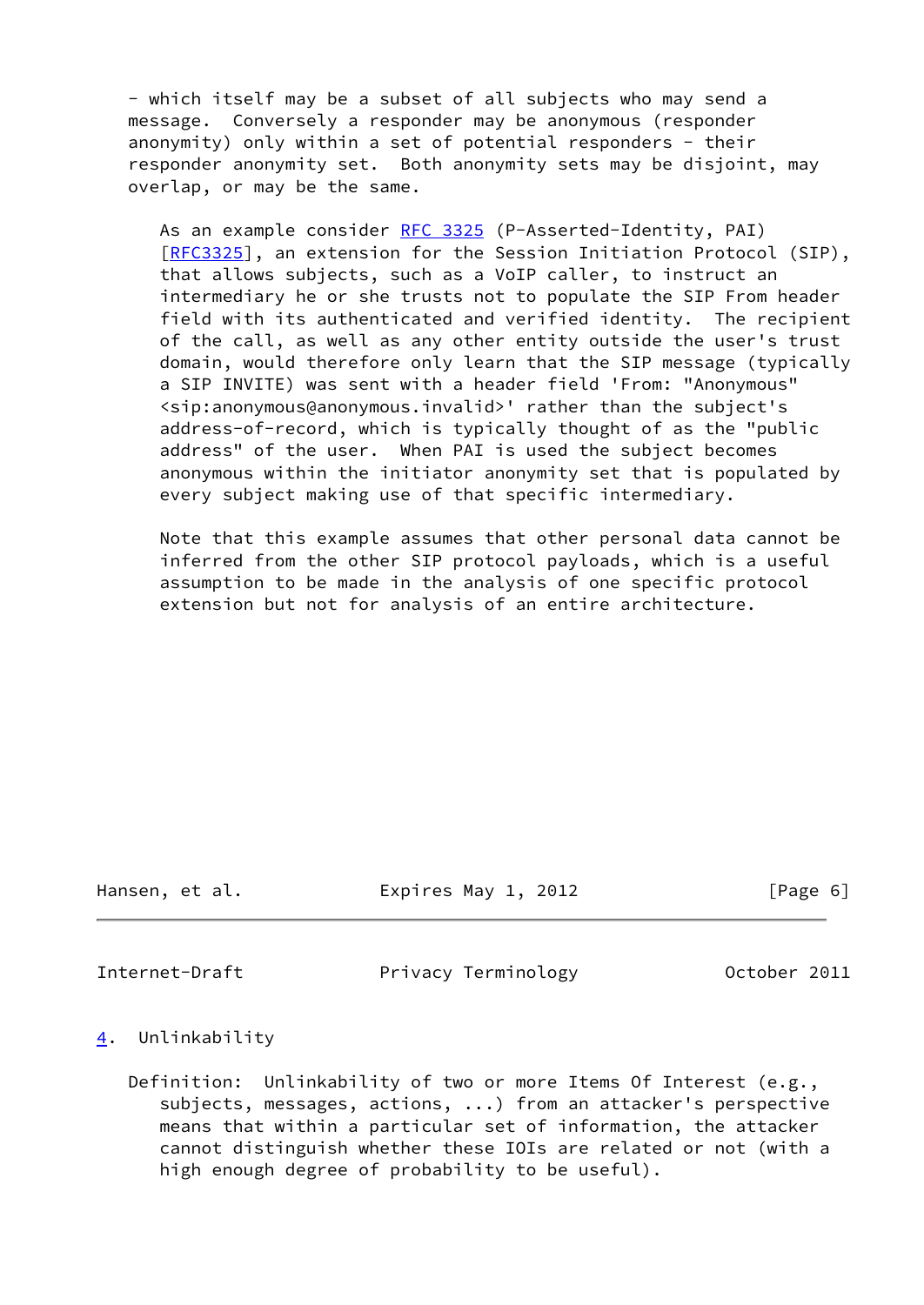Unlinkability of two (or more) messages may of course depend on whether their content is protected against the attacker. In the cases where this is not true, messages may only be unlinkable if we assume that the attacker is not able to infer information about the initiator or responder from the message content itself. It is worth noting that even if the content itself does not betray linkable information explicitly, deep semantical analysis of a message sequence can often detect certain characteristics which link them together, e.g., similarities in structure, style, use of some words or phrases, consistent appearance of some grammatical errors, etc.

 The unlinkability property can be considered as a more "fine-grained" version of anonymity since there are many more relations where unlinkability might be an issue than just the relation of "anonymity" between subjects and IOIs. As such, it may sometimes be necessary to explicitly state to which attributes anonymity refers to (beyond the subject to IOI relationship). An attacker might get to know information on linkability of various messages while not necessarily reducing anonymity of the particular subject. As an example an attacker, in spite of being able to link all encrypted messages in a set of transactions, does not learn the identify of the subject who is the source of the transactions.

 There are several items of terminology heavily related to unlinkability:

- Definition: We use the term "profiling" to mean learning information about a particular subject while that subject remains anonymous to the attacker. For example, if an attacker concludes that a subject plays a specific computer game, reads specific news article on a website, and uploads certain videos, then the subjects activities have been profiled, even if the attacker is unable to identify that specific subject.
- Definition: "Relationship anonymity" of a pair of subjects means that sender and recipient (or each recipient in case of multicast) are unlinkable. The classical MIX-net [[Chau81](#page-16-2)] without dummy traffic is one implementation with just this property: The attacker sees who sends messages when, and who receives messages when, but cannot figure out who is sending messages to whom.

| Hansen, et al. | Expires May 1, 2012 | [Page 7] |
|----------------|---------------------|----------|
|----------------|---------------------|----------|

Internet-Draft Privacy Terminology October 2011

Definition: The term "unlinkable session" refers the ability of the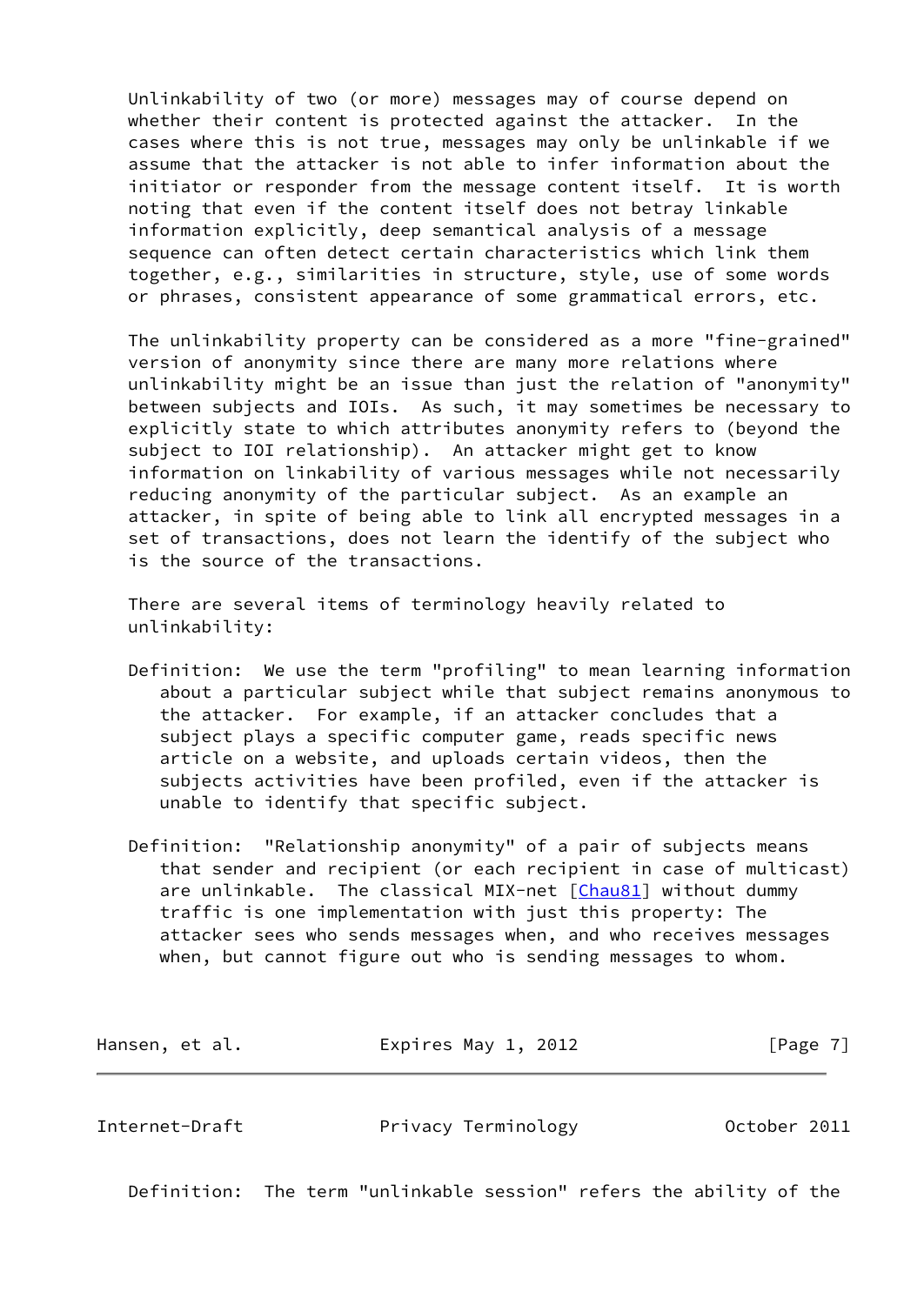system to render a set of actions by a subject unlinkable from one another over a sequence of protocol runs (sessions). This term is useful for cases where a sequence of interactions between an initiator and a responder is necessary for the application logic rather than a single-shot message. We refer to this as a session. When doing an analysis with respect to unlinkability we compare this session to a sequence of sessions to determine linkability.

 Definition: We refer as a "linking identifier" to any parameter that an attacker can observe about an IOI and use to link it to similar IOIs. For example, the window size header transmitted in a typical HTTP request is a linking identifier.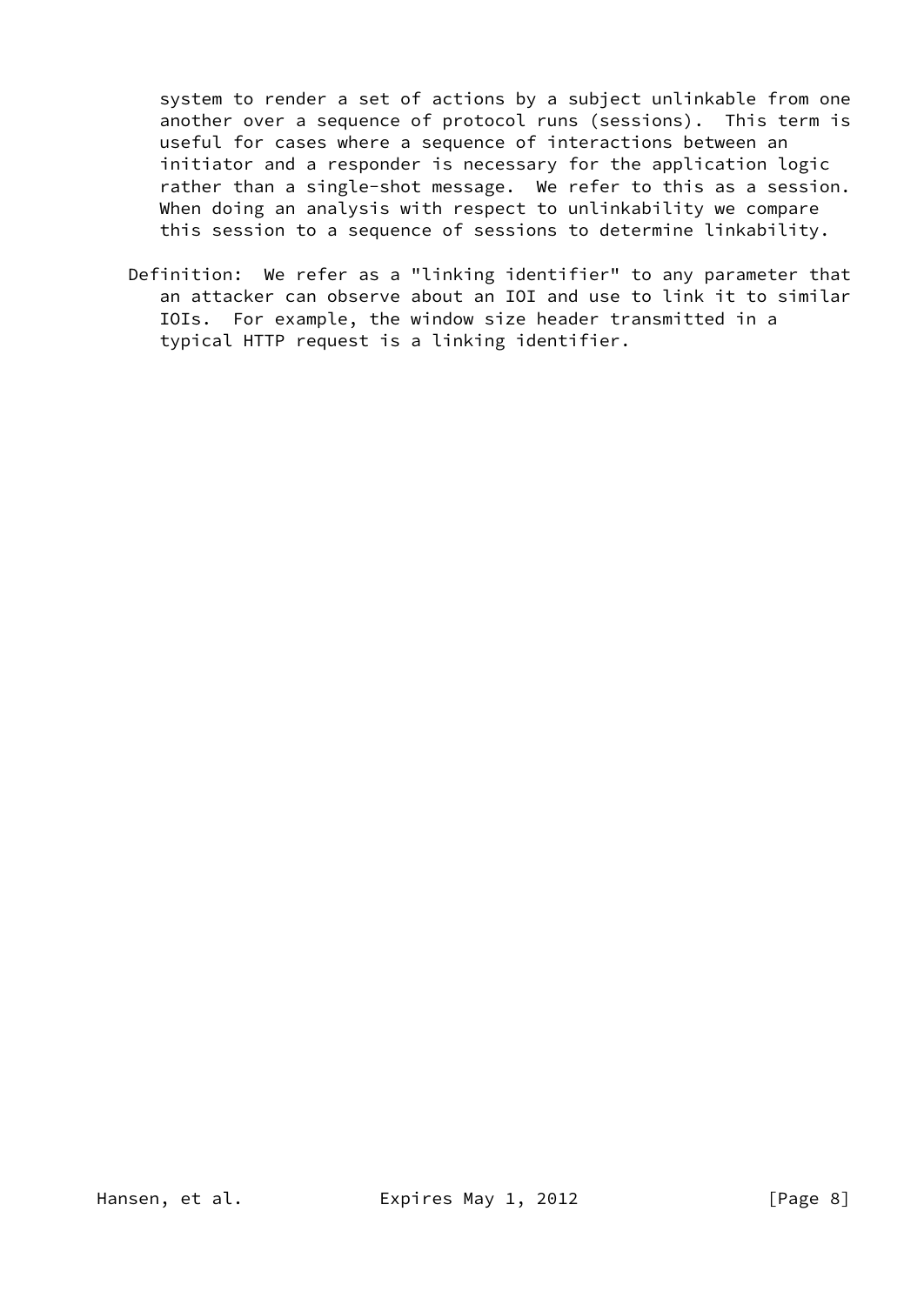<span id="page-9-1"></span>Internet-Draft Privacy Terminology Discrement Privacy Terminology Discrement 2011

- <span id="page-9-0"></span>[5](#page-9-0). Undetectability
	- Definition: Undetectability of an item of interest (IOI) from an attacker's perspective means that the attacker cannot sufficiently distinguish whether it exists or not.

 In contrast to anonymity and unlinkability, where the IOI is protected indirectly through protection of the IOI's relationship to a subject or other IOI, undetectability is the direct protection of an IOI. For example, undetectability can be regarded as a possible and desirable property of steganographic systems.

 If we consider messages as IOIs, then undetectability means that messages are not sufficiently discernible from, e.g., "random noise".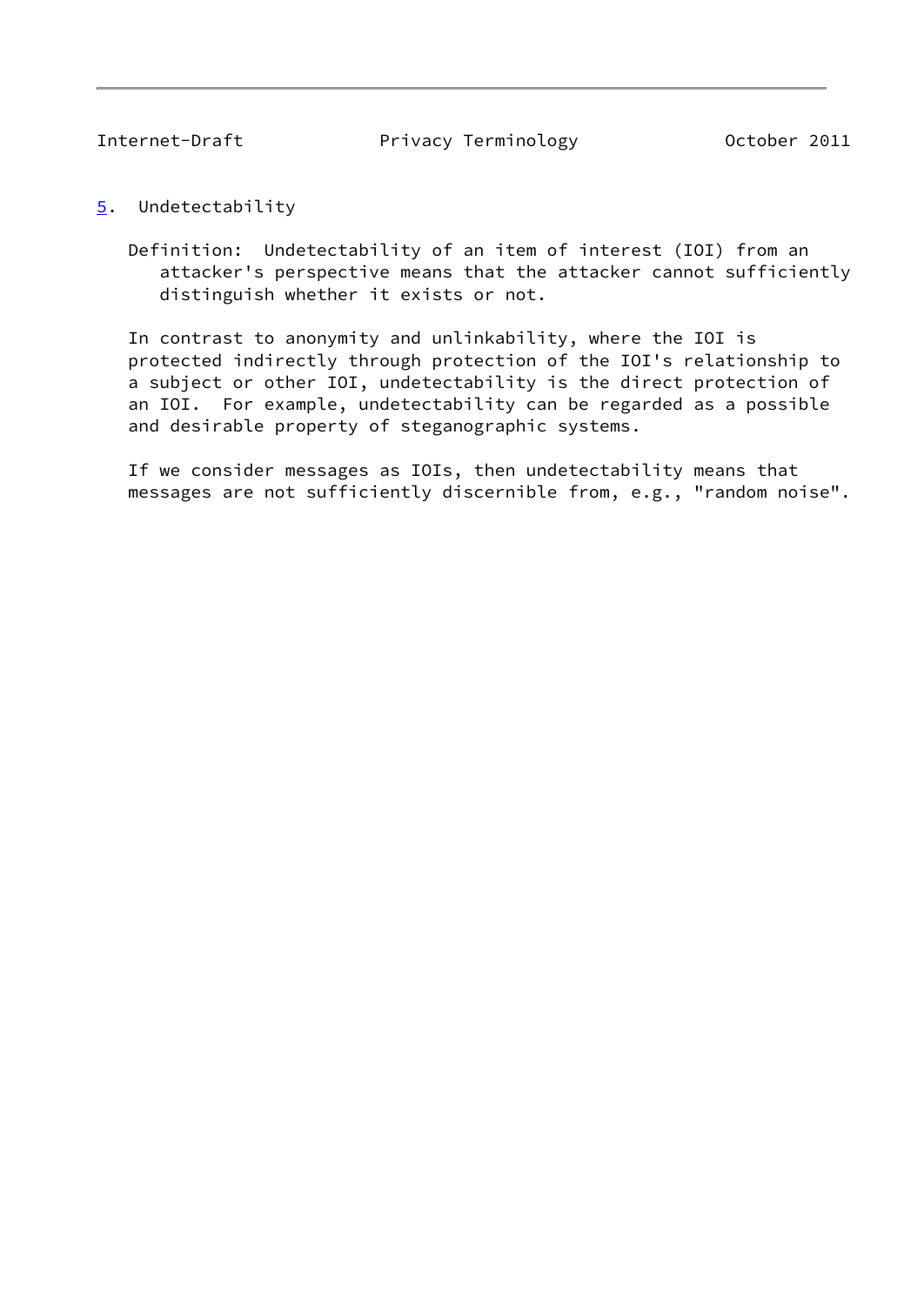Hansen, et al. **Expires May 1, 2012** [Page 9]

<span id="page-10-1"></span>Internet-Draft Privacy Terminology 0ctober 2011

- <span id="page-10-0"></span>[6](#page-10-0). Pseudonymity
	- Definition: A pseudonym is an identifier of a subject other than one of the subject's real names.

 Achieving anonymity, unlinkability, and maybe undetectability may enable the ideal of data minimization. Unfortunately, it would also prevent a certain class of useful two-way communication scenarios. Therefore, for many applications, we need to accept a certain amount of linkability and detectability while attempting to retain unlinkability between the subject and their transactions. This is achieved through appropriate kinds of pseudonymous identifiers. These identifiers are then often used to refer to established state or are used for access control purposes. An identifier is defined in [\[id\]](#page-16-3) as "a lexical token that names entities".

 The term 'real name' is the antonym to "pseudonym". There may be multiple real names over a lifetime -- in particular legal names. For example, a human being may possess the names which appear on their birth certificate or on other official identity documents issued by the State; for a legal person the name under which it operates and which is registered in official registers (e.g., commercial register or register of associations). A human being's real name typically comprises their given name and a family name. Note that from a mere technological perspective it cannot always be determined whether an identifier of a subject is a pseudonym or a real name.

Additional useful terms are:

- Definition: The "holder" of the pseudonym is the subject to whom the pseudonym refers.
- Definition: A subject is "pseudonymous" if a pseudonym is used as identifier instead of one of its real names.
- Definition: Pseudonymity is the state of remaining pseudonymous through the use of pseudonyms as identifiers.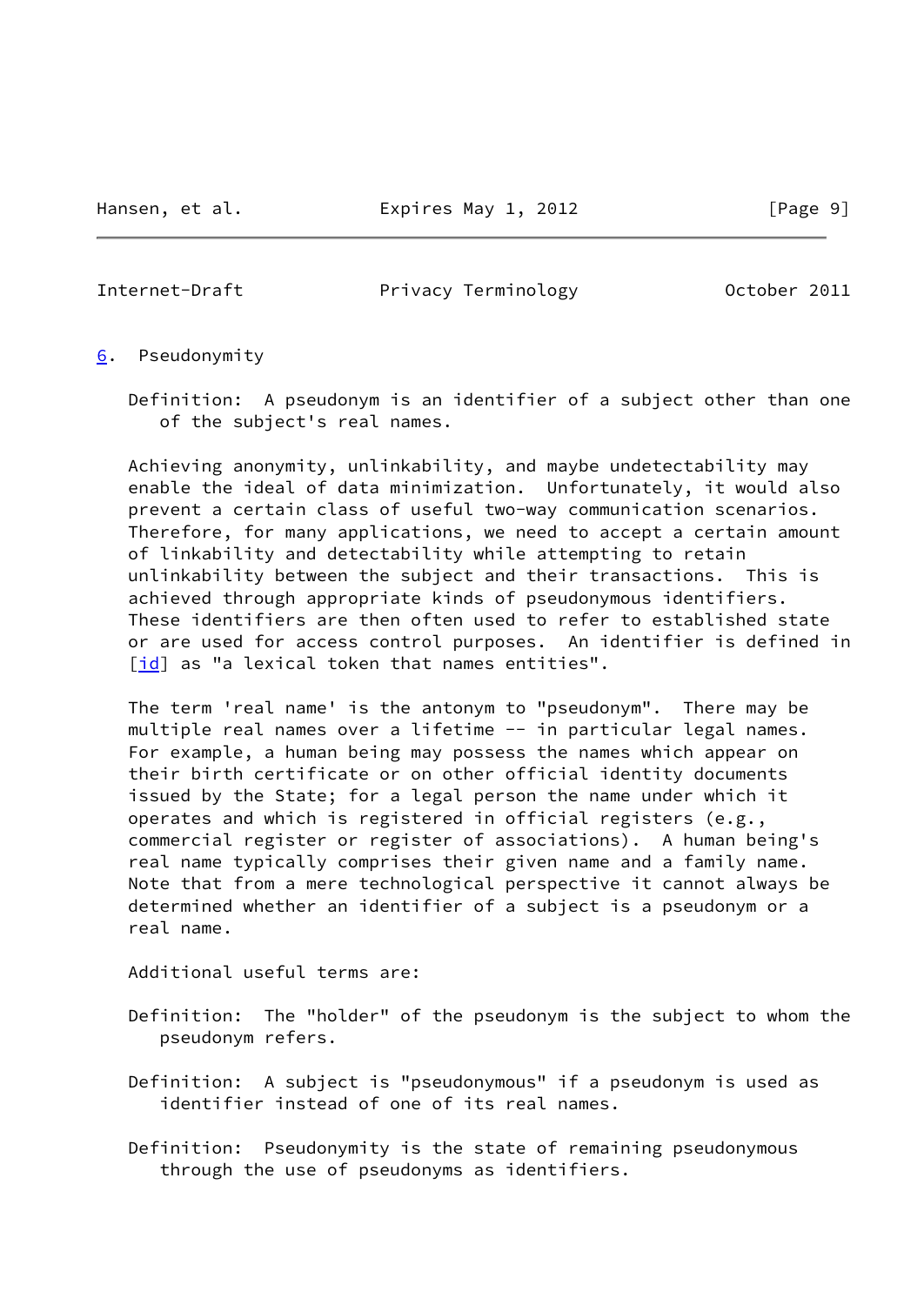Sender pseudonymity is defined as the sender being pseudonymous, recipient pseudonymity is defined as the recipient being pseudonymous.

 In order to be useful in the context of Internet communication we use the term digital pseudonym and declare it as a pseudonym that is suitable to be used to authenticate the holder's IOIs.

Anonymity through the use of pseudonyms is stronger where ...

| Expires May 1, 2012<br>[Page 10]<br>Hansen, et al. |  |
|----------------------------------------------------|--|
|----------------------------------------------------|--|

Internet-Draft **Privacy Terminology** October 2011

- o the less personal data of the pseudonym holder can be linked to the pseudonym;
- o the less often and the less context-spanning pseudonyms are used and therefore the less data about the holder can be linked;
- o the more often independently chosen pseudonyms are used for new actions (i.e., making them, from an observer's perspective, unlinkable)

 For Internet protocols it is important whether protocols allow identifiers to be recycled dynamically, what the lifetime of the pseudonyms are, to whom they get exposed, how subjects are able to control disclosure, and how often they can be changed over time (and what the consequences are when they are regularly changed). These aspects are described in [\[I-D.iab-privacy-considerations](#page-16-1)].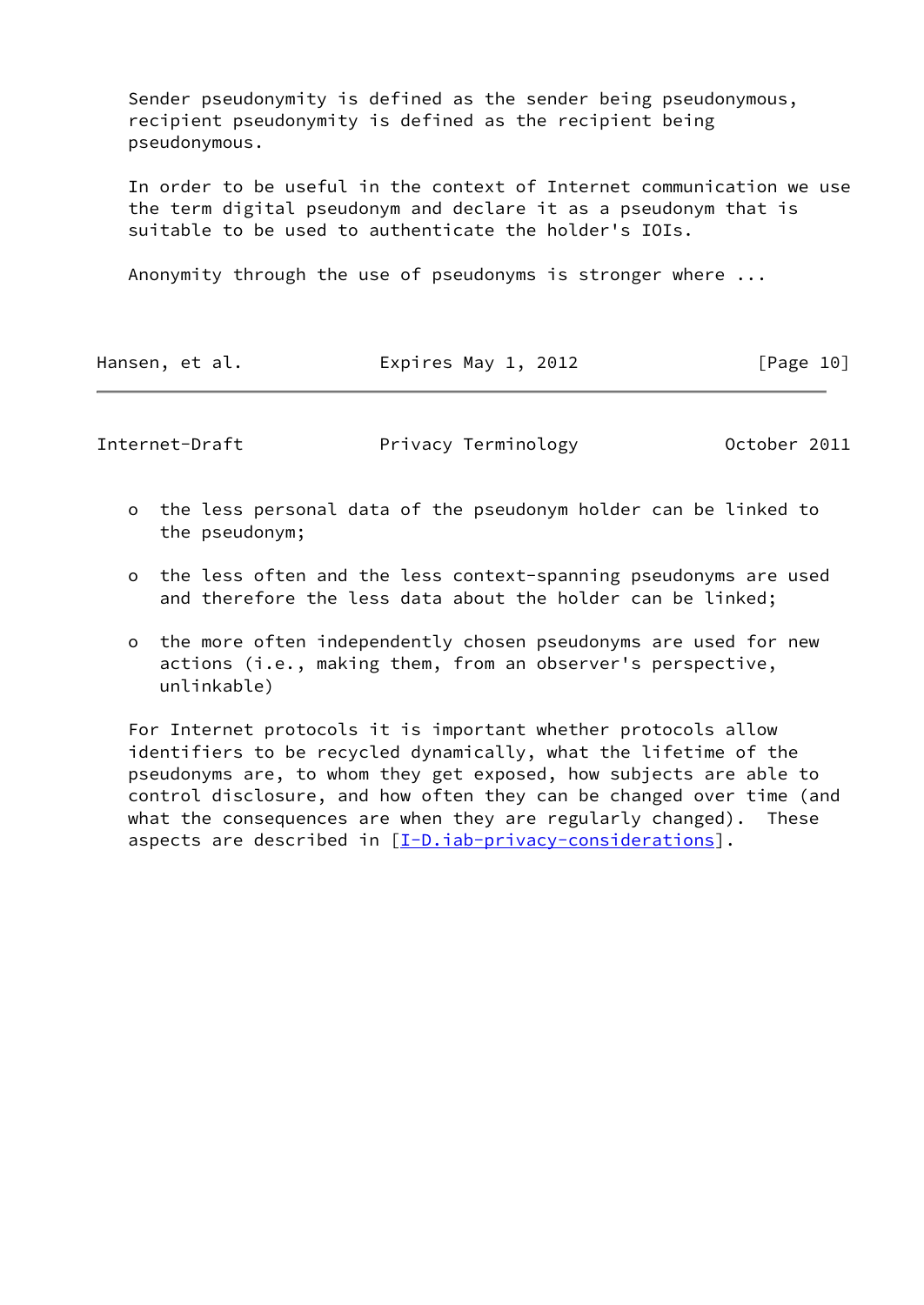Hansen, et al. **Expires May 1, 2012** [Page 11]

<span id="page-12-1"></span>Internet-Draft Privacy Terminology 0ctober 2011

### <span id="page-12-0"></span>[7](#page-12-0). Acknowledgments

Parts of this document utilizes content from [anon terminology], which had a long history starting in 2000 and whose quality was improved due to the feedback from a number of people. The authors would like to thank Andreas Pfitzmann for his work on an earlier draft version of this document.

 Within the IETF a number of persons had provided their feedback to this document. We would like to thank Scott Brim, Marc Linsner, Bryan McLaughlin, Nick Mathewson, Eric Rescorla, Alissa Cooper, Scott Bradner, Nat Sakimura, Bjoern Hoehrmann, David Singer, Dean Willis, Christine Runnegar, Lucy Lynch, Trend Adams, Mark Lizar, Martin Thomson, Josh Howlett, and Mischa Tuffield.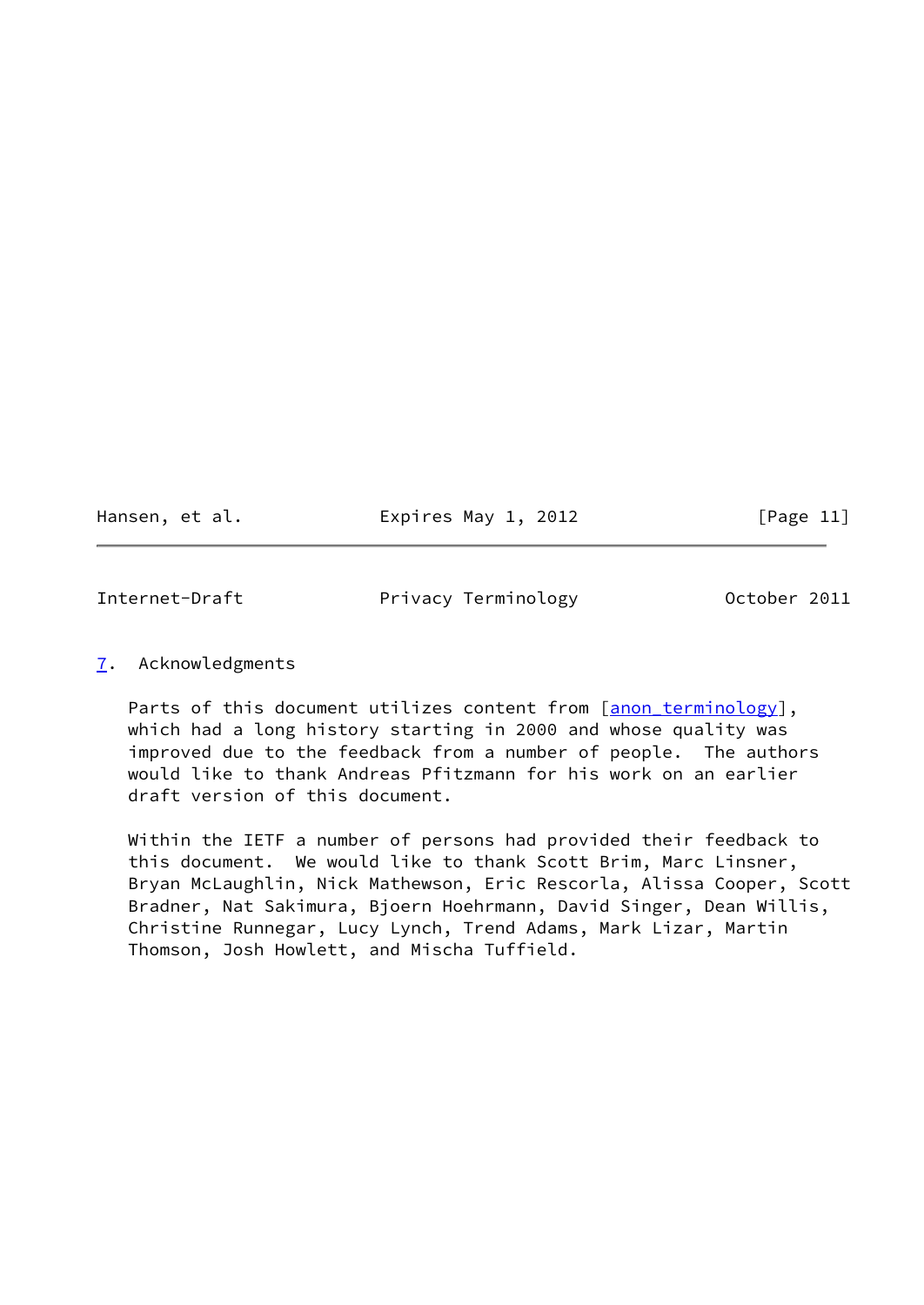Hansen, et al. **Expires May 1, 2012** [Page 12]

<span id="page-13-1"></span>Internet-Draft Privacy Terminology Discrement Post 2011

<span id="page-13-0"></span>[8](#page-13-0). Security Considerations

 This document introduces terminology for talking about privacy within IETF specifications. Since privacy protection often relies on security mechanisms then this document is also related to security in its broader context.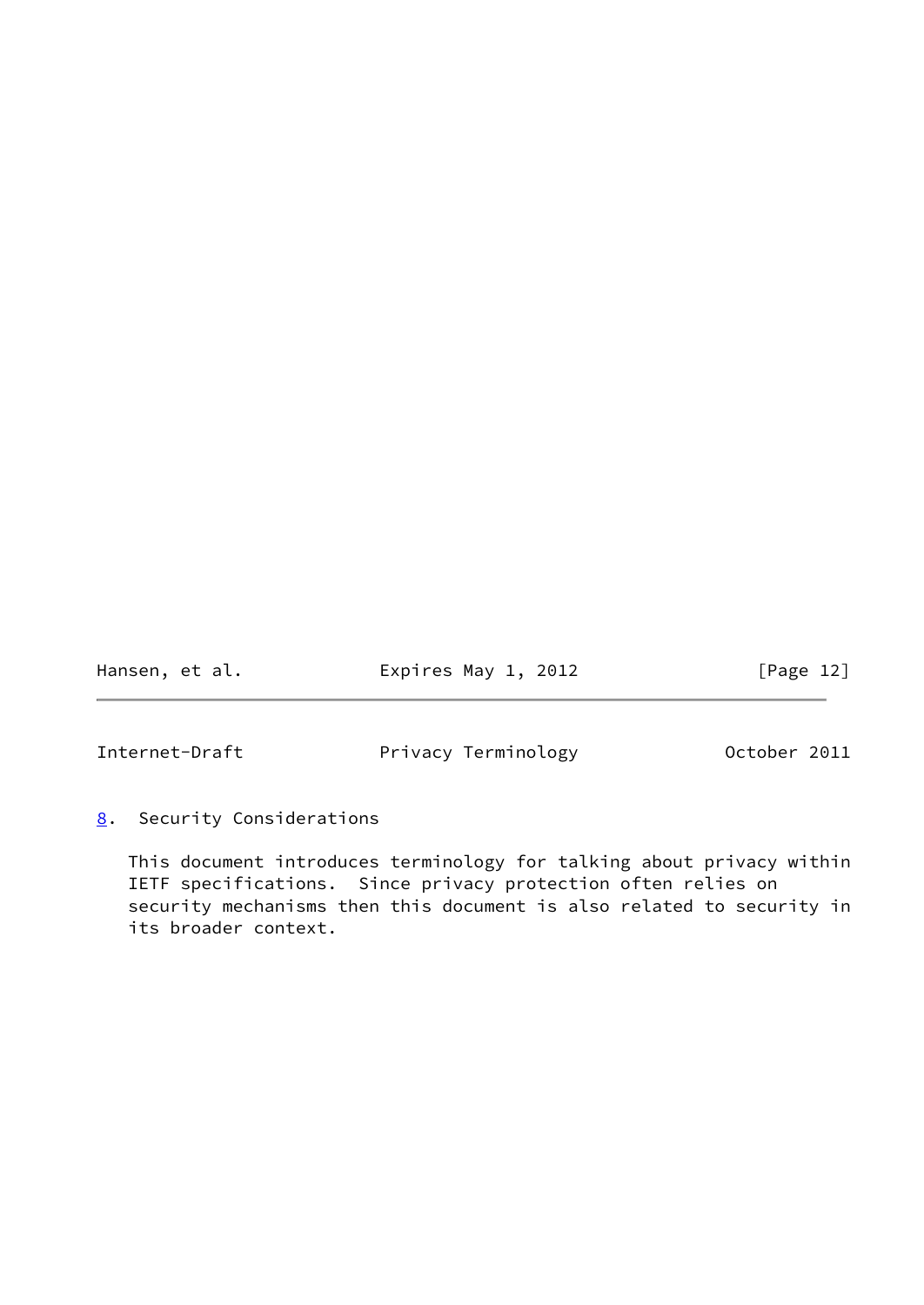Hansen, et al. **Expires May 1, 2012** [Page 13]

<span id="page-14-1"></span>Internet-Draft **Privacy Terminology** October 2011

<span id="page-14-0"></span>[9](#page-14-0). IANA Considerations

This document does not require actions by IANA.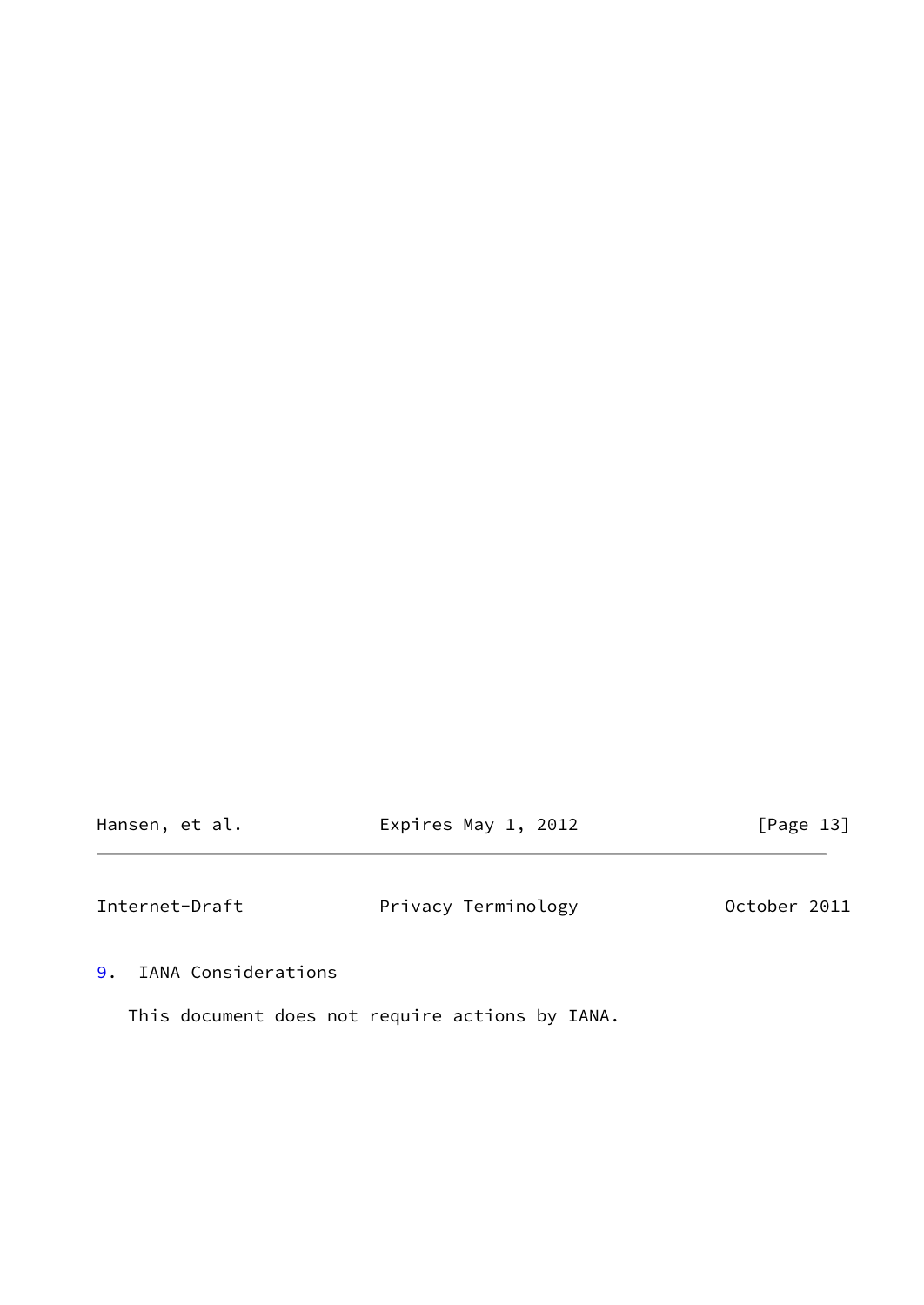<span id="page-15-1"></span>

| Hansen, et al.    | Expires May 1, 2012 | [Page 14]    |
|-------------------|---------------------|--------------|
| Internet-Draft    | Privacy Terminology | October 2011 |
| References<br>10. |                     |              |

# <span id="page-15-2"></span><span id="page-15-0"></span>[10.1](#page-15-2). Normative References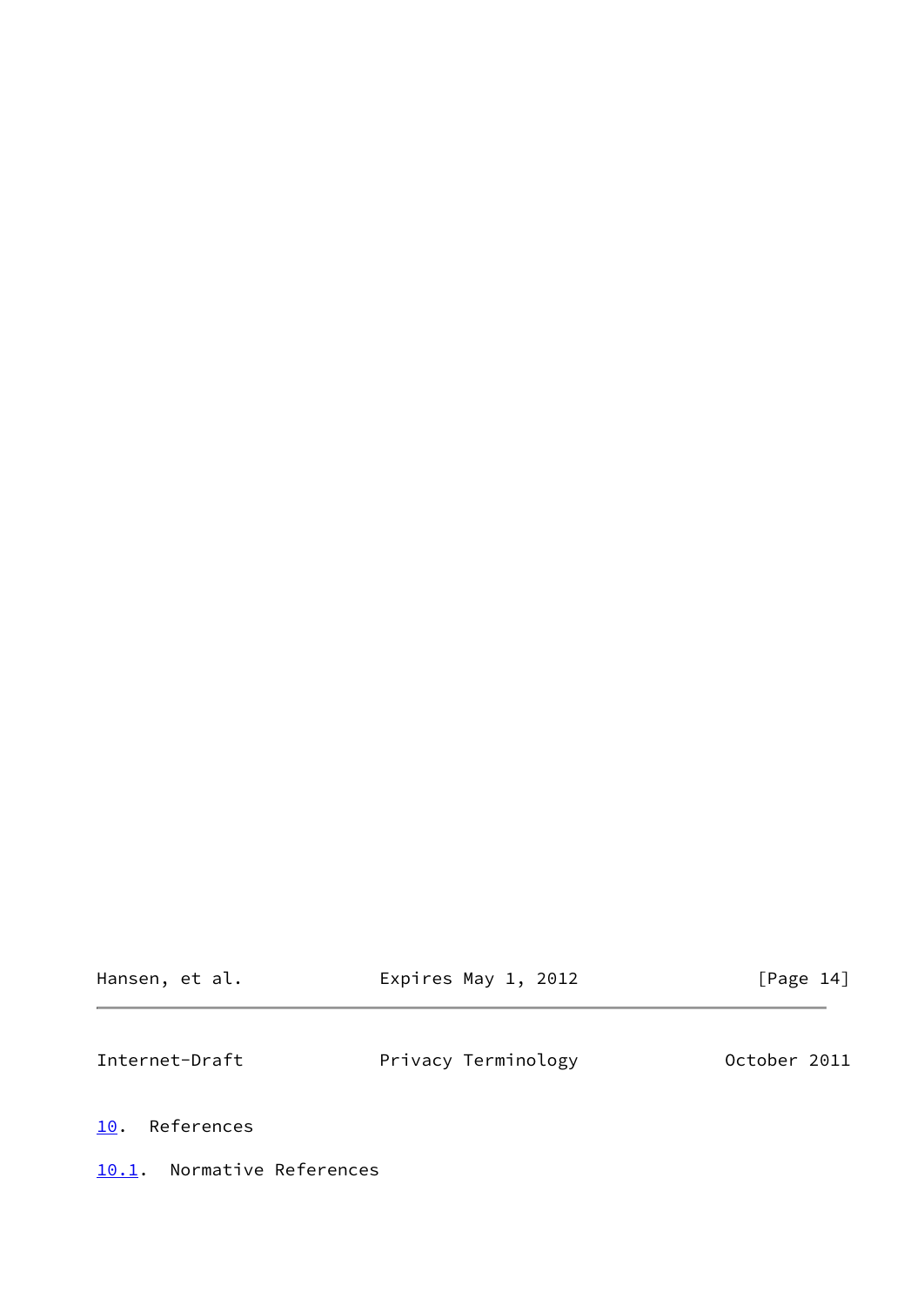<span id="page-16-3"></span><span id="page-16-2"></span><span id="page-16-1"></span><span id="page-16-0"></span>

| [I-D.iab-privacy-considerations] | Cooper, A., Tschofenig, H., Aboba,<br>B., Peterson, J., and J. Morris,<br>"Privacy Considerations for<br>Internet Protocols",<br>draft-iab-privacy-considerations-01<br>(work in progress), October 2011.                                                                                                                  |
|----------------------------------|----------------------------------------------------------------------------------------------------------------------------------------------------------------------------------------------------------------------------------------------------------------------------------------------------------------------------|
| [id]                             | "Identifier - Wikipeadia",<br>Wikipedia, 2011.                                                                                                                                                                                                                                                                             |
| Informative References<br>10.2.  |                                                                                                                                                                                                                                                                                                                            |
| [Chau81]                         | Chaum, D., "Untraceable Electronic<br>Mail, Return Addresses, and Digital<br>Pseudonyms", Communications of the<br>ACM, 24/2, 84-88, 1981.                                                                                                                                                                                 |
| [RFC3325]                        | Jennings, C., Peterson, J., and M.<br>Watson, "Private Extensions to the<br>Session Initiation Protocol (SIP)<br>for Asserted Identity within<br>Trusted Networks", RFC 3325,<br>November 2002.                                                                                                                            |
| [anon_terminology]               | Pfitzmann, A. and A. Pfitzmann, "A<br>terminology for talking about<br>privacy by data minimization:<br>Anonymity, Unlinkability,<br>Undetectability, Unobservability,<br>Pseudonymity, and Identity<br>Management", URL: http://<br>dud.inf.tu-dresden.de/literatur/<br>Anon_Terminology_v0.34.pdf,<br>version 034, 2010. |

<span id="page-16-4"></span>Hansen, et al. **Expires May 1, 2012** [Page 15]